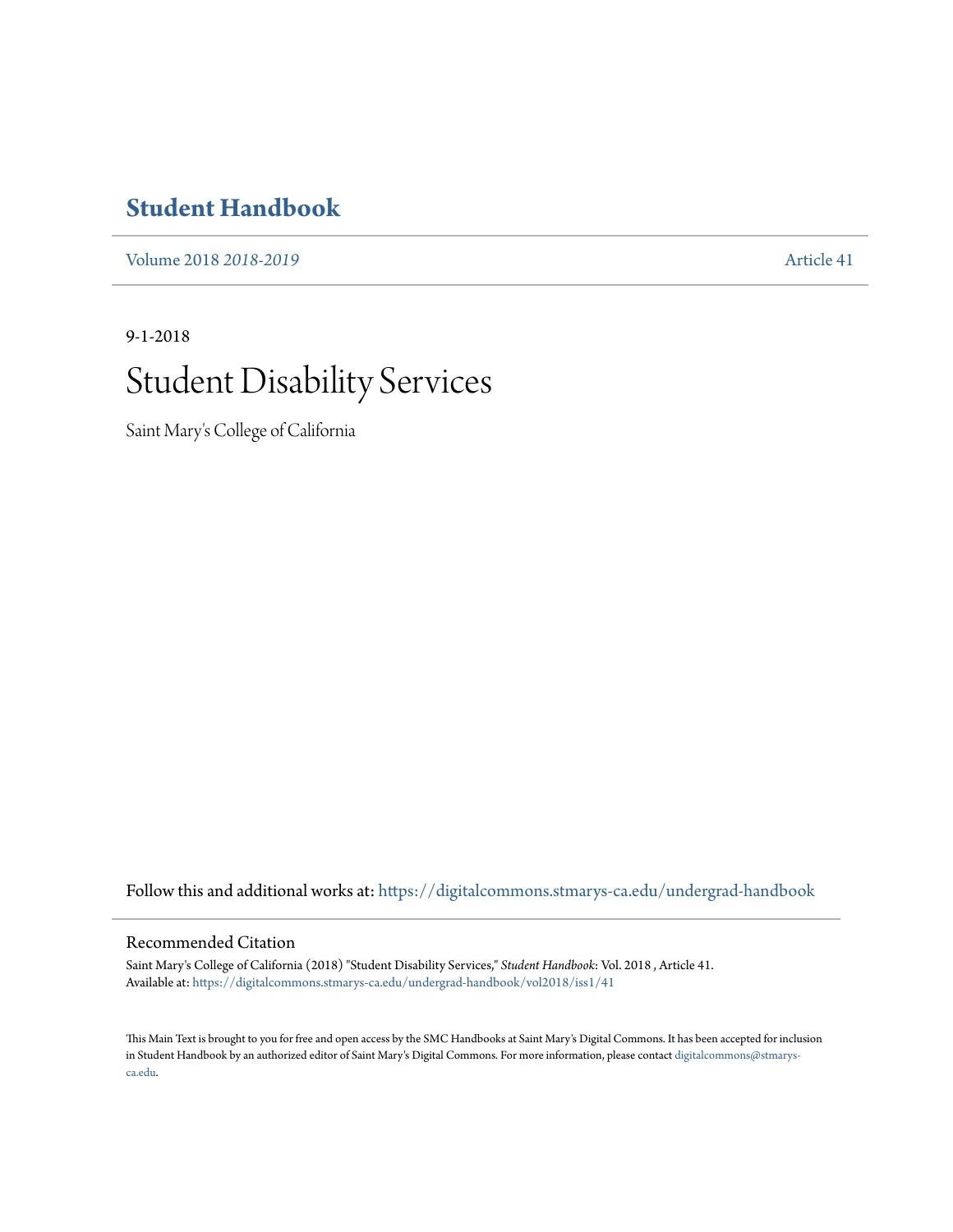### **Student Disability Services**

Saint Mary's College of California Student Disability Services is a committed partner to students with disabilities, working to explore reasonable and appropriate accommodations in an effort to create an equal opportunity for all students to participate in and enjoy SMC educational and campus life programs. All student accommodation requests, including but not limited to registration, housing, and classroom accommodations can be made by contacting Student Disability Services (SDS). Information about Student Disability Services can be found at our website at: [https://www.stmarys-ca.edu/academics/academic-resources-support/student](https://www.stmarys-ca.edu/academics/academic-resources-support/student-disability-services)disability-services

#### **Requesting Accommodations**

In order to start the accommodation request process students will fill out an online application, found on the Student Disability Services [website,](https://www.stmarys-ca.edu/academics/academic-resources-support/student-disability-services) to provide introductory information about the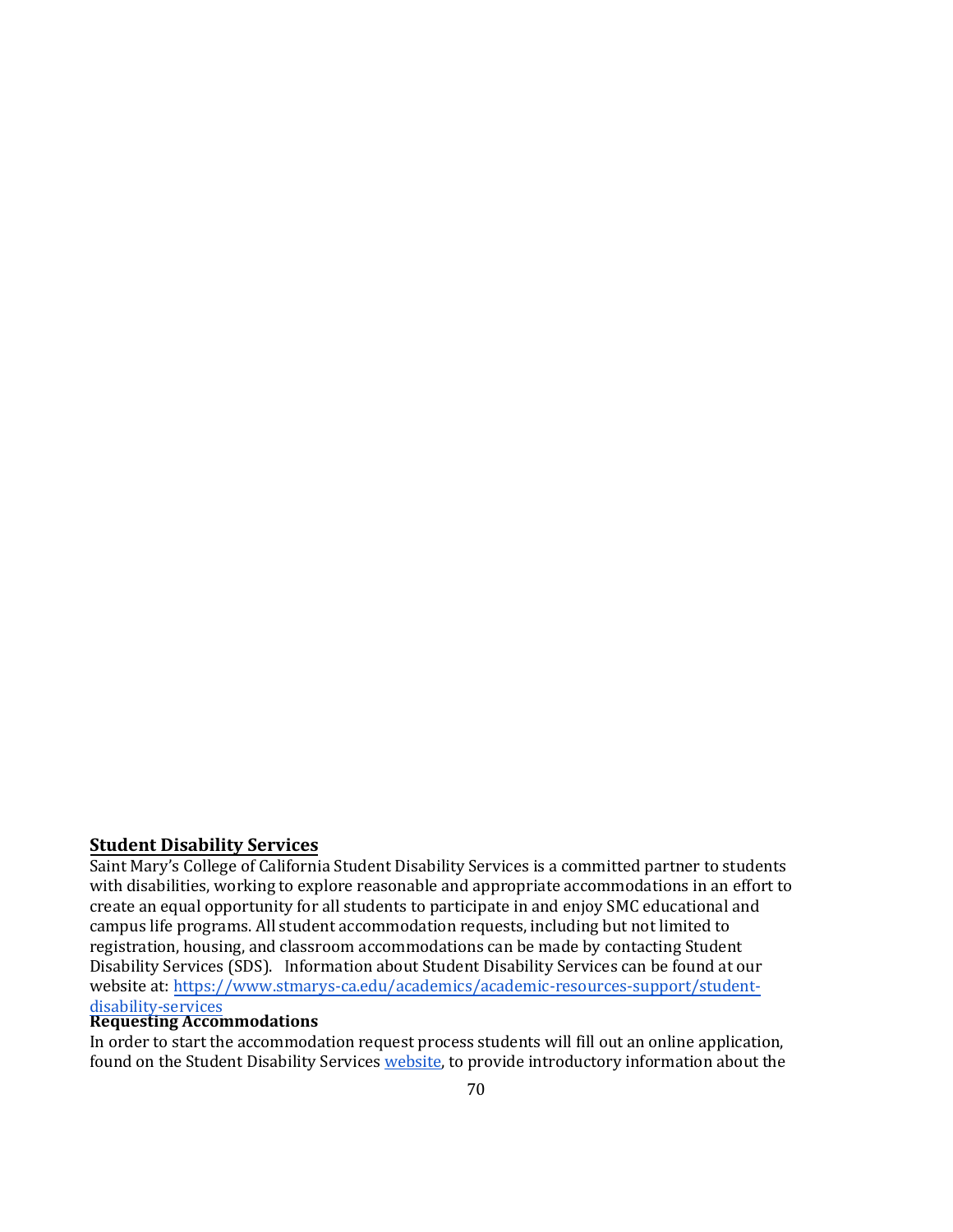diagnosis, barriers experienced and past services received. Students will also provide appropriate documentation to verify their disability from a diagnosing professional. After the online application is submitted, the SDS office will reach out to set up an intake interview with the student to further discuss challenges and needs to help ensure access to educational programs at SMC. Some examples of accommodations offered based on the student's individual needs could include extended time on testing, reduced distraction, testing environment, assistive technology and materials in alternative formats, The Americans with Disabilities Act does not permit accommodations which would fundamentally alter the nature of a course. Once the Coordinator has all of the information they need to assess the individual student's disability and the limitations experienced, the Coordinator will offer accommodations to the student.

When the student and Coordinator agree on accommodations, the student's accommodations will be approved and an Eligibility Letter will be sent via email to the student. Faculty will be notified of accommodations once the student requests the accommodation through the SDS portal.

#### **Accessibility**

Saint Mary's College strives to provide an accessible environment to all students, staff, faculty and visitors to our campus. Electronic accessibility is also a priority. Individuals who encounter physical access barriers on campus or electronic information and website barriers can call SDS at (925) 631-4358 for information, assistance and to report any URL's or page titles that are creating barriers.

#### **Grievances**

The College and Student Disability Services support students in their right to file a grievance when a student believes they have been denied equal access in the form of appropriate accommodations, modifications, auxiliary aids or effective communication or suffered discriminatory harassment as described in Section 504 of the Rehabilitation Act of 1973 or the Americans with Disabilities Act (ADA) of 1990. The general grievance procedures, which apply to all students, are available to students with disabilities and can be found at this [link.](https://www.stmarys-ca.edu/academics/academic-resources-support/student-disability-services/grievance-policy) Grievances specific to accommodations and the Student Disability Services office should be referred to the Director of Student Disability Services for review and adjudication.

#### **Service Animal and Assistance (Emotional Support) Animal Policy**

Saint Mary's College of California ("SMC") recognizes the importance of Service and Assistance Animals. The term "Assistance Animal" is distinct from the term "Service Animal" and the two are not treated the same under the law or this policy. Additionally, the term "Emotional Support Animal," used throughout this Policy and at SMC, is used synonymously with the term "Assistance Animal." This Policy may be amended by SMC from time to time. The most current and applicable version of this Policy may always be obtained on the Office of Student Disability Services ("SDS") website at https://www.stmarys-ca.edu/academics/academic-resources-support/studentdisability-services.

#### *Definitions/Terminology*

Assistive Animal: An Emotional Support Animal.

Service Animal: Means any dog that is individually trained to do work or perform tasks for the benefit of an individual with a disability, including but not limited to, performing services such as minimal protection work, rescue work, pulling a wheelchair, or fetching dropped items. This definition includes services for individuals whose disability may include but is not limited to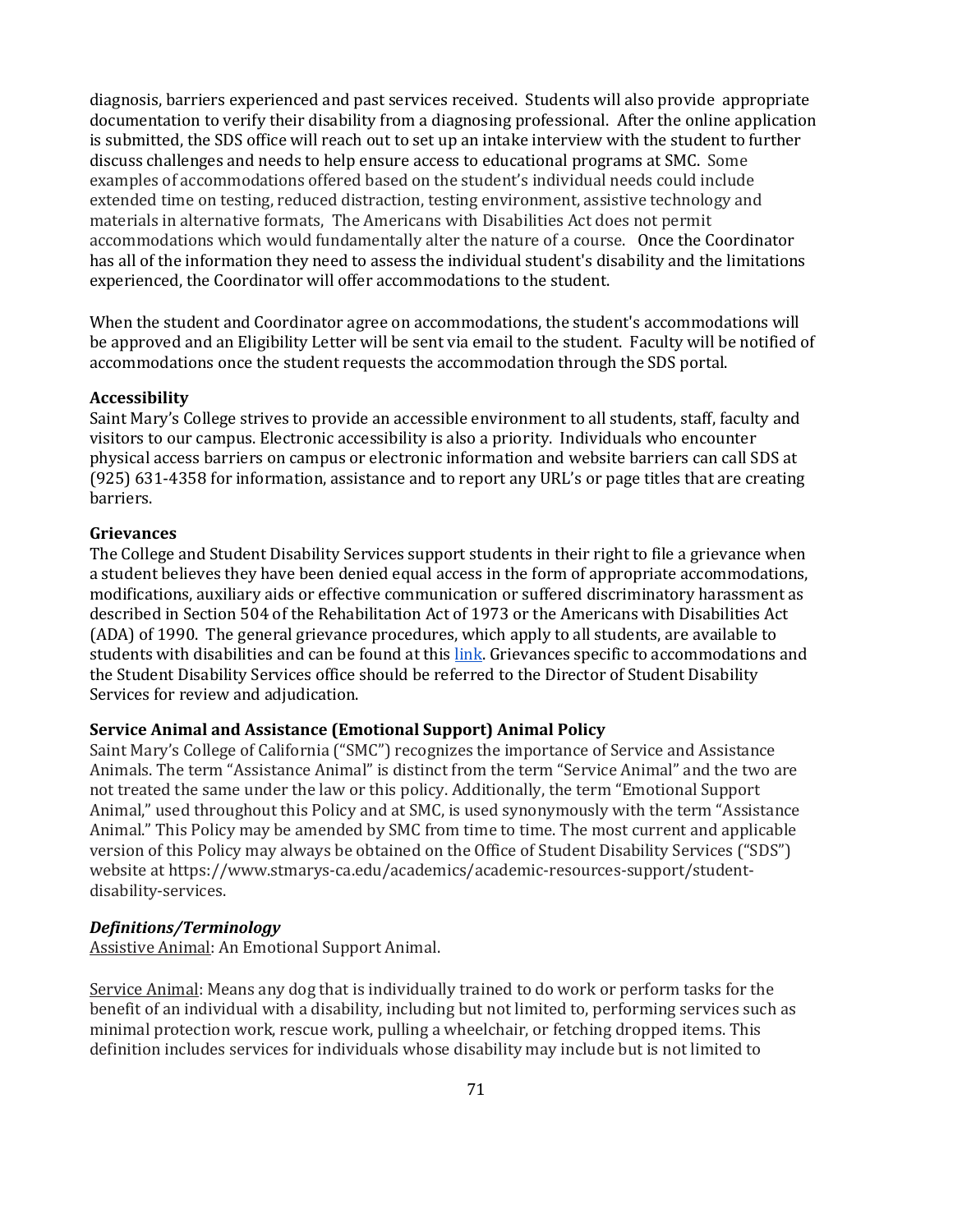physical, sensory, psychiatric, intellectual or other mental disability. A Service Animal has the capacity to recognize a situation and respond to it. The term "Service Animal" in this Policy is intended to be used in a manner consistent with the Americans with Disabilities Act (ADA), as amended and consistent with California law.

Emotional Support Animal: In the context of housing accommodations, this term means an animal that is used by a person having a disability to alleviate a symptom of the disability. In the context of employment accommodations, this term means an animal that is used by a person having a disability or medical condition to alleviate a symptom of the disability or medical condition. Under applicable state and federal law, various terms may be used in a manner equivalent or substantially similar to Emotional Support Animal. Other terms used under applicable law, which may include but are not limited to "support animal," "comfort animal," or "therapy animal," shall be interpreted to mean Emotional Support Animal under this Policy. Emotional Support Animals need not have any particular service training as the mere presence of the animal positively affects the disability. In addition, although Emotional Support Animals are often dogs, this Policy is not limited to dogs and may include other animals.

#### *Statement of Policy*

SMC is committed to accommodating individuals with disabilities. Consistent with its legal obligations, SMC will accommodate students and other individuals with disabilities by permitting the use of Service Animals on campus and in all areas of campus (with limited exception) to facilitate their full-participation and equal access to the College's programs and activities. SMC is also committed to accommodating individuals with a medical need or disability to maintain Emotional Support Animals in the individual's campus work space if an employee of the College. Finally, SMC is committed to accommodating individuals with a disability to maintain Emotional Support Animals in residential facilities. Accommodations for Service Animals are addressed differently than accommodation requests for Emotional Support Animals as the legal requirements are different.

The Office of Student Disability Services ("SDS") collaborates with individuals, faculty, and staff to ensure that individuals with disabilities have equal access to all SMC programs and activities. All requests for accommodations need to be made through the Student Disability Services office or, in the context of workplace accommodations, the Human Resources office. Requests for accommodations will be evaluated consistent with applicable legal requirements.

Approved accommodations involving Emotional Support Animals will be limited on campus to the individual's residence room or, if an employee of SMC, the individual's workspace .

All animals, inclusive of Service and Emotional Support Animals, may be prohibited from the campus, including but not limited to office spaces and residential facilities, if 1) the animal is out of control and effective remedial action is not taken to maintain control, 2) the animal is not housebroken, or 3) the animal poses a direct threat of harm or substantial property damage.

Requests to bring an emotional support animal into Campus Housing must be made directly to Student Disability Services and should be made 30 days prior to move in. Contact SDS at (925) 631- 4358 to initiate the request and receive the appropriate forms for student and their diagnosing professional to complete and return for evaluation of the request.